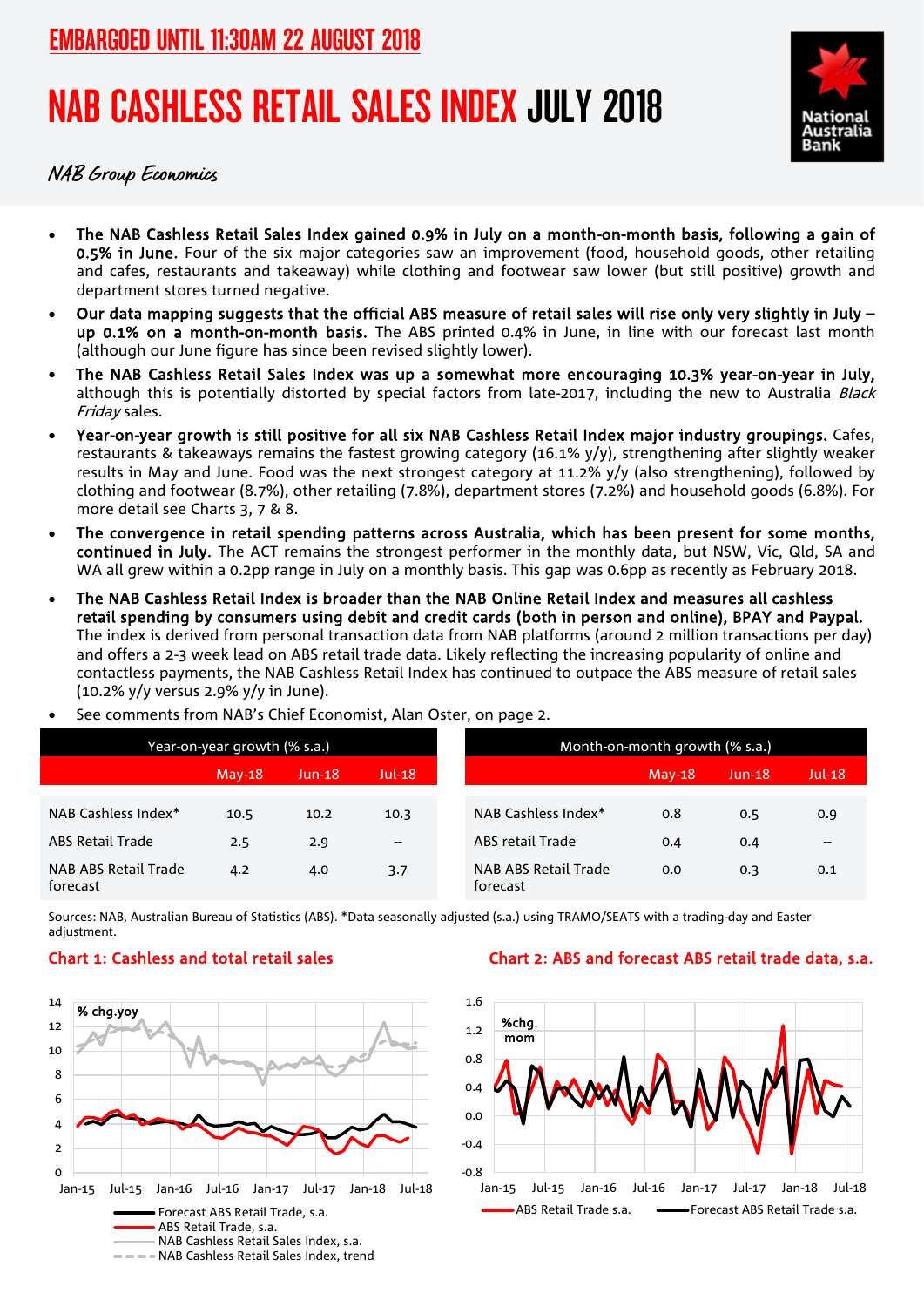#### NAB Chief Economist, Alan Oster commented:

The NAB Cashless Retail Sales Index strengthened in July, gaining 0.9% month-on-month following a rise of 0.5% in June. However, our mapping of the "official" ABS measure points to considerably weaker monthly growth of 0.1%. Our forecasts for the ABS measure tended to be stronger than the ABS prints in Q1, but were weaker in April and May, and very close in June.

While the monthly data are volatile; we continue to observe weakness in the retail sector in other data, such as the NAB Monthly Business Survey. The retail sector once again saw the weakest business conditions in the July Monthly Business Survey, although retail inflation picked up in July after a flat June.

Ultimately, while wage growth remains low, consumers will be fairly reluctant to spend. That said, our forecasts point to a pick-up in wage growth, in line with our expectation of moderately lower unemployment.

NAB Cashless Retail Sales Index month-on-month results were improved across four of the six sectors. Only one sector (department stores) saw negative growth in July. Over the year, growth remains positive across all six sectors. Overall, the NAB Cashless Retail Sales Index was up 10.3% y/y in July.

Cashless retail sales growth continues to converge across Australia. The ACT is the fastest growing jurisdiction on a monthly basis and is equal first with New South Wales on a year ended basis. Queensland remains the weakest performer on both a monthly and year ended basis.

NAB's index is derived from personal transaction data from NAB platforms (around 2 million transactions per day) and includes all cashless retail spending by consumers using debit and credit cards (both in person and online), BPAY and Paypal. NAB's Cashless Retail Index is reasonably assumed to be representative of aggregate non-cash retail sales in Australia given its large sample size. The average growth rate for NAB's index is stronger than the official ABS measure of retail trade given that it does not capture cash transactions, which is why we use our mapping equations to forecast the official ABS measure of retail trade. RBA research suggests 18% of the value of retail trade occurred via cash in 2016. Over time, the growth rates of the two series are likely to come together.

### 0 4 8 12 16 20 Cafes, restaurants & takeaway Other retailing Department stores Clothing & footwear Household goods % chg. yoy Food

Chart 3: Cashless retail sales by industry, s.a.

#### Chart 4: Cashless retail sales by state, s.a.



#### Chart 5: Cashless retail sales by sub-industry, s.a.





#### Chart 6: Cashless retail sales by sub-industry, s.a.

Takeaway Cafes & restaurants CAFES, REST. & TAKEAWAY: Other retailing Pharma, cosmetics & toiletries Other rec goods Newspapers & books % chg. yoy OTHER RETAILING:

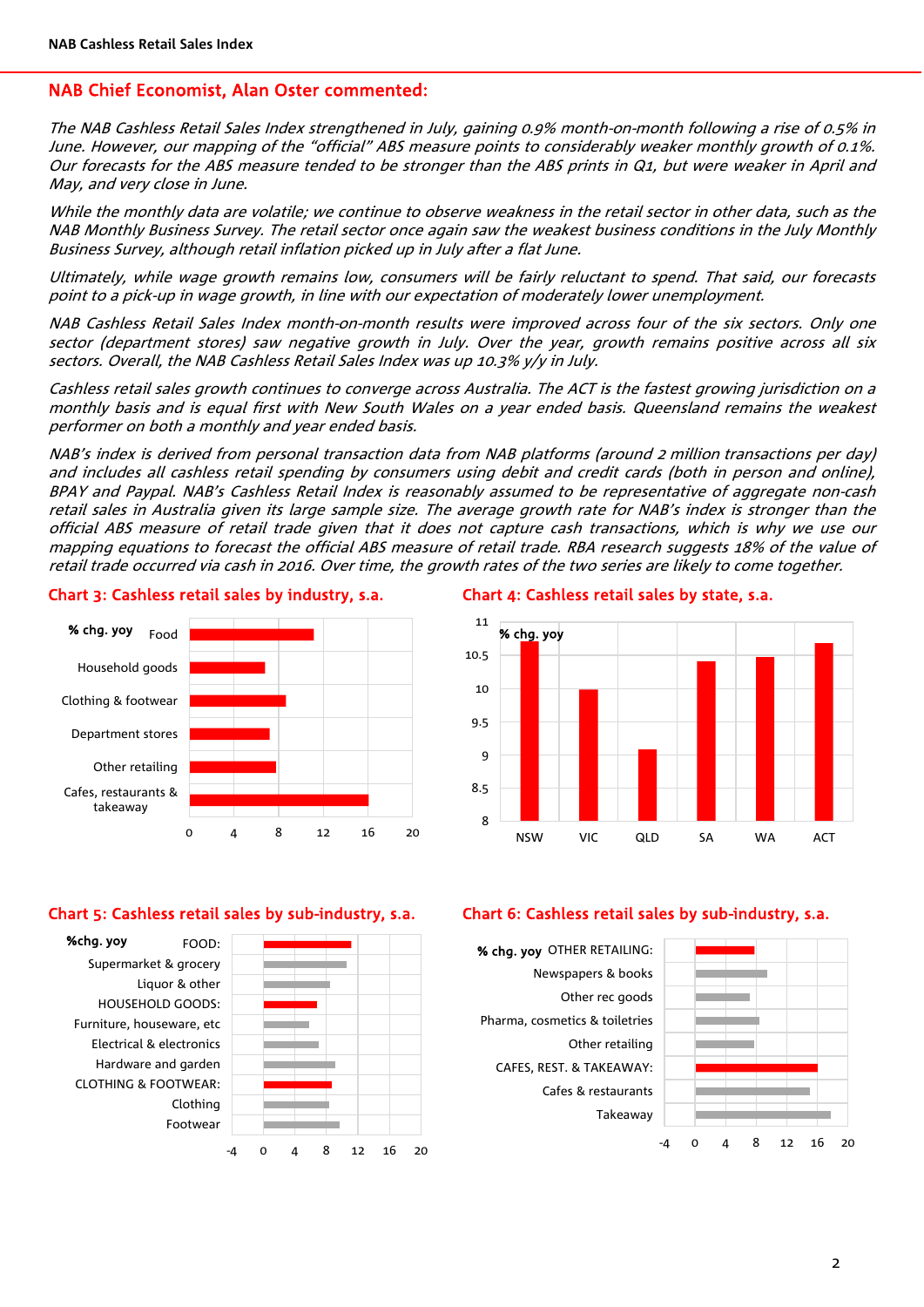#### Charts 7 & 8: Cashless sales by industry, seasonally adjusted







#### Charts 9 & 10: Cashless sales by state, trend





### **AUTHORS**

Alan Oster, Group Chief Economist, +61 414 444 652, Alan.Oster@nab.com.au Phin Ziebell Senior Economist, +61 475 940 662 Brien McDonald, Senior Economist, brien.mcdonald@nab.com.au Rob Brooker, Manager – Economic Modelling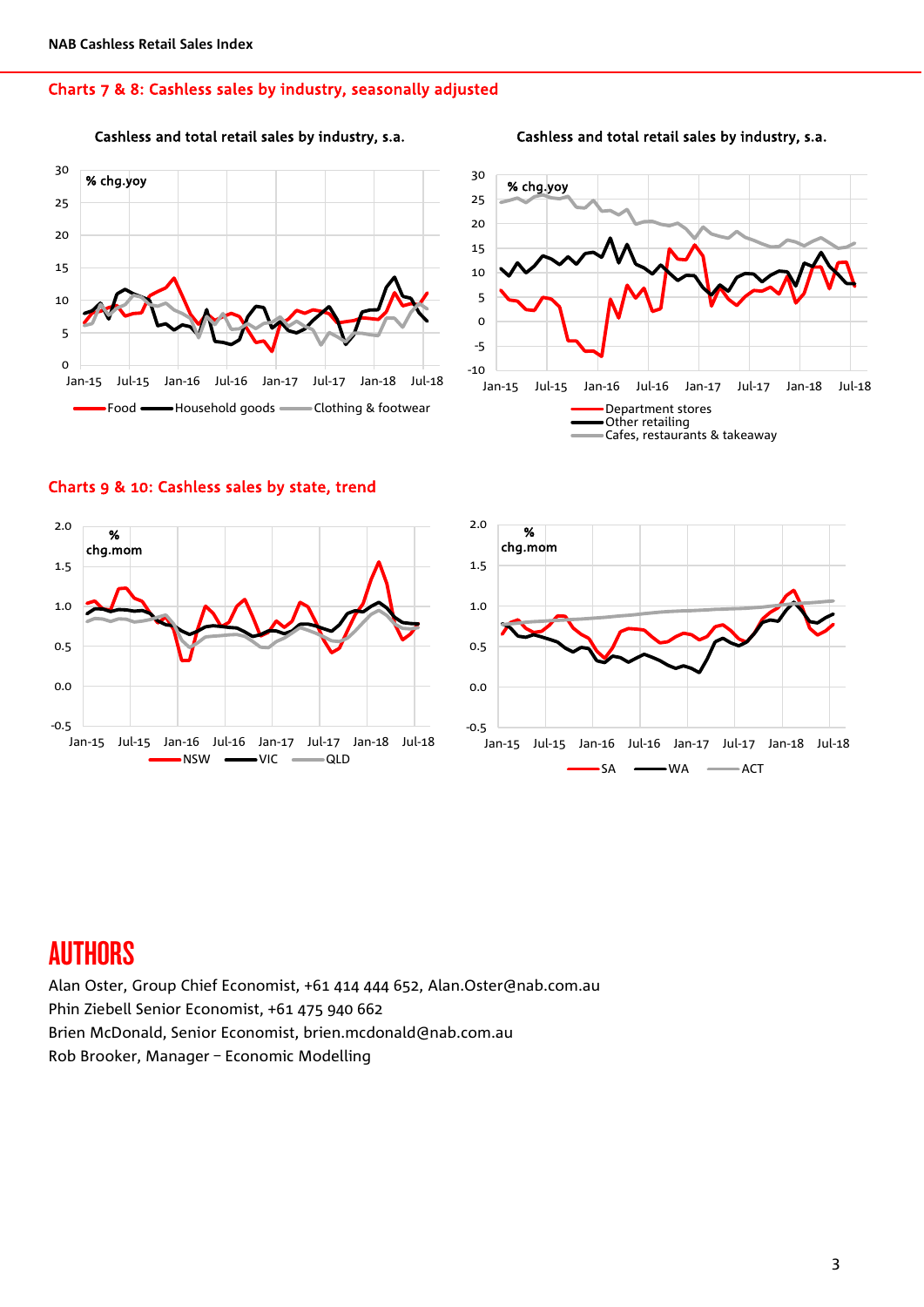## APPENDIX: METHODOLOGY AND COMPARISON WITH ABS RETAIL TRADE

The NAB Cashless Retail Sales Index is derived from NAB transactions data that have been assigned from particular merchant codes to retail industries by state. NAB electronic transactions data are based on an average 2 million transactions per day. The data are collected in real time at event record level, which allows significant flexibility to segment the data by time, location and merchant type. Transactions data may include EFTPOS, Credit Card, BPAY, Bank Transfers, Direct Debits and Paypal services where available, and include transactions with Australian and international merchants. Spending includes both online and offline transactions. The data excludes cash withdrawals made during a purchase and purchases made offline in an overseas location.

The data only capture electronic retail transactions (and not those through cash payments), hence it is subject to the changing nature and take-up rate of electronic payment methods relative to cash. Any growth in the overall transaction value may be attributable to either an increased preference towards card-based payments by consumers (such as near-field payment "PayWave"), or a higher level of spending across the economy by consumers, i.e. a pick-up in nominal sales. However, it is currently not possible to differentiate between these effects. Customer spending is based on where the customer lives, which may or may not be where the actual spending activity occurs. Customers without an Australian residential address are excluded.

These estimates are aggregated into national industries by applying to them the state shares of each industry from the ABS retail trade publication. State estimates are aggregated by applying the industry shares of each state from the same source. These adjustments are intended to correct for differences between the incidence of NAB transactions across industries and states when compared with the official ABS data.

The industry and state data have been seasonally adjusted using Tramo-SEATS with a trading day and Easter adjustment. Given the relatively short time frame for the data, this seasonal adjustment process should be regarded as provisional: estimates are likely to change as a longer run of data becomes available, and can be revised from month-to-month given the concurrent process. The trends have been extracted from the same process.

Our aim is to have a data series that is as reflective as possible of retail spend. As such each month we will revise previous data to take into account changes in payment processing such as chargebacks and delayed payments. Given these attributes, typically, larger revisions occur to the most recent months, and diminish as the data ages.

After appropriate weighting and seasonal adjustment, the components of NAB's cashless retail index (food, household goods, clothing & footwear, department stores, other retailing and cafes, restaurants & takeaway) can generate predictions of the corresponding ABS retail trade series. Aggregating these provides a forecast of total ABS retail trade.

The charts in the appendix show the relationship between the ABS total and NAB Cashless retail sales measures mapped to the ABS using monthly seasonally adjusted data, for the main retail industry groups. The sources of difference between the two series are:

- The inclusion of cash transactions in the ABS measure and changes in their share of total transactions. This share may begin to stabilise as the penetration of contactless payment systems reaches a limit reflecting minimum spend requirements for cashless transactions and because of the existence of a proportion of merchants who deal only in cash.
- The NAB data include a larger share of online transactions (7%) than the ABS (3%).
- Changes in NAB's market share of cashless transactions.
- Differences between the seasonality in the ABS and NAB series.

Therefore, the forecasts from the use of the NAB Cashless Retail Index should be used with caution.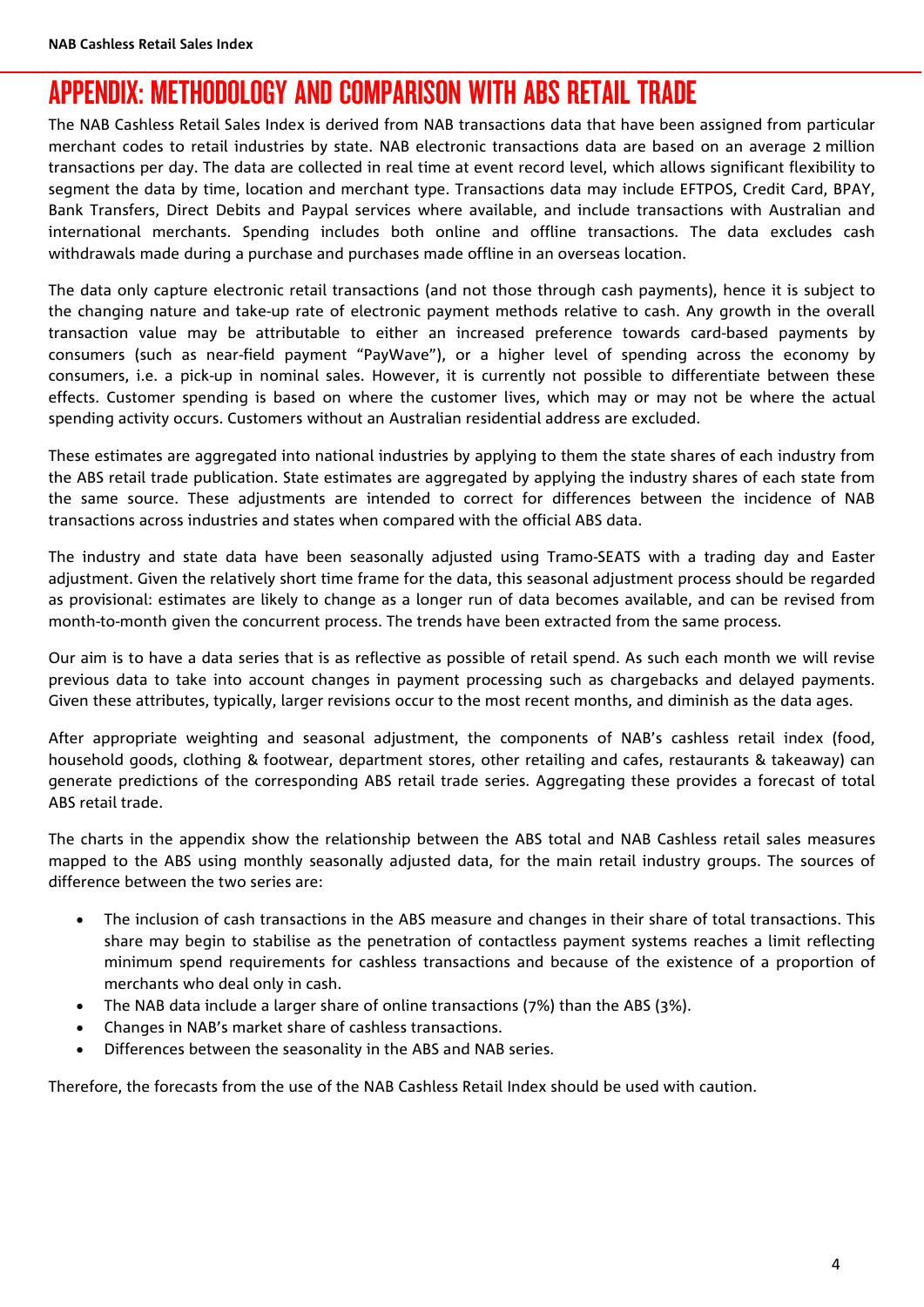Comparisons between mapped NAB series and ABS data by retail industry group, s.a. % change m/m